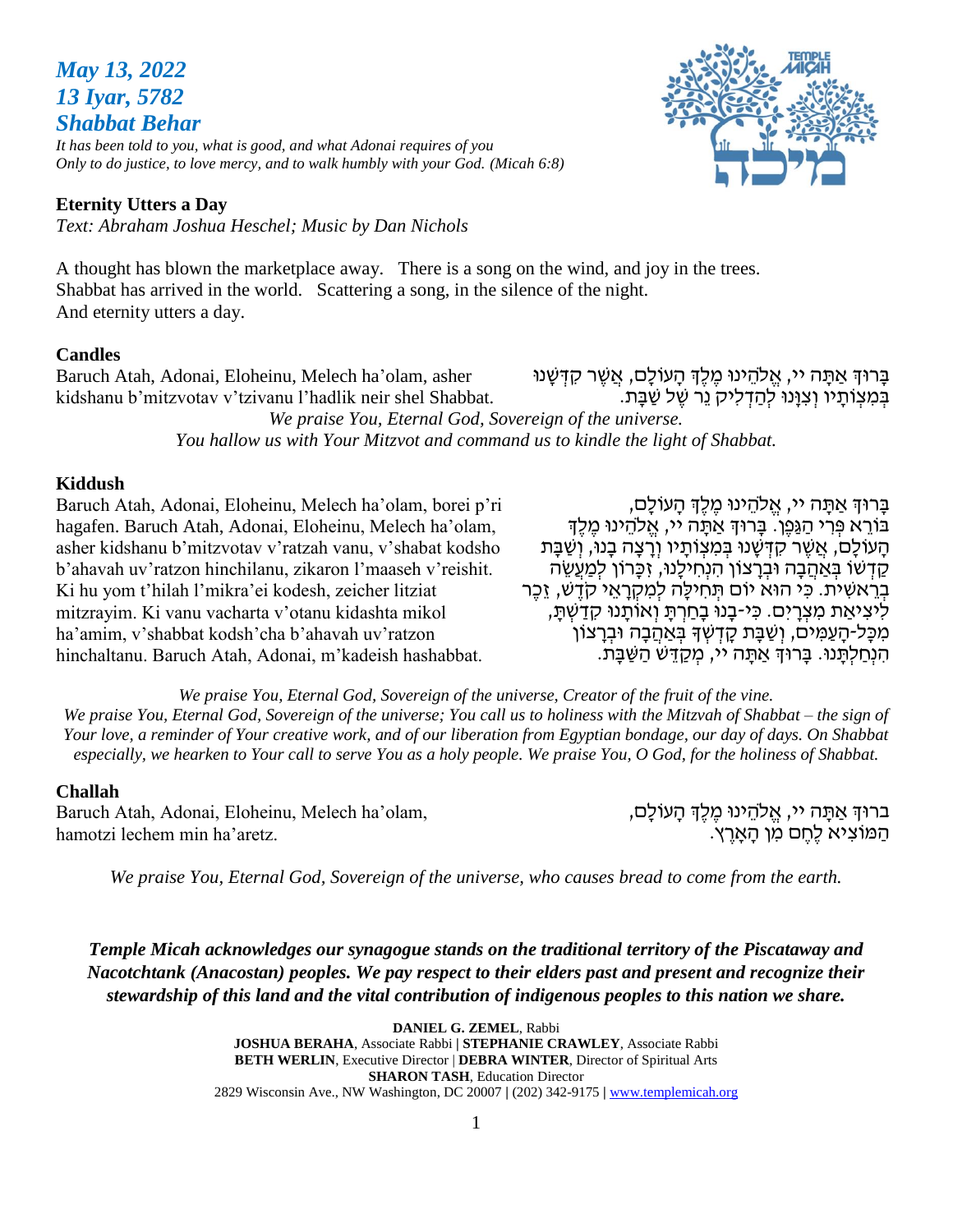# **העמר ספירת Counting of the Omer**

Baruch atah, Adonai Eloheinu, Melech haolam, asher kidshanu b'mitzvotav v'tzivanu al s'firat haomer.

Hayom sh'mona v'esrim yom, she'heim arba'ah shavuot la'omer. ָבָרוּדְ אַתָּה יי, אֱלֹהֵינוּ מֶלֶדְ הָעוֹלָם, אֲשֶׁר ּ קִדְּשָׁנוּ בְּמִצְוֹתַיו וְצְוַּנוּ עַל סְפִירַת הַעֹּמֶר.

*Our praise to You, Adonai, Sovereign of all, who hallows us with mitzvot, commanding us to count the Omer.*

> הַ ּיֹום שְּ מֹונָּה וְּ עֶ שְּ רִ ים יֹום, ְשֶׁ הֶם אַרְבַּעָה שַׁבוּעוֹת לָעֹמֶר.

Today is **twenty-eight** days, which is four weeks of the Omer.

#### *Refuah Shleimah*

Emily Alpern-Fisch, Alan Appel, Ronni Behar, Ira Berlin, Michael Brenner, Ellen Buckley, Judith Chisholm, Barbara Cleveland, Netanel Felber, Chelo Fournier, Marlene Garnett, Barbara Gayler, Sandy Goldberg, Jeffrey Goodman, Richard Greenfield, Ezra Mac Grossman, David Hahn, Judy Hurvitz, Robin Kaplan, Deborah Kraut, Joan Kupferberg, Wasu Lawal, Lisa Lehman, Philip Levine, Stu Levine, Sam Levinson, Dan Lutenegger, Chris Mahle, Mildred Marin, Stephanie Mendez, Sophie Meyers, Bryant Monroe, Lynda Mulhauser, Jumuna Nathan, Robin Parry, Jack Paul, Rachel bat Chava, Lois Rosen, Eric Rosenberg, Rabbi Steve Sager, Sarah Golde bat Shifrah, David Scheever, Charles Schussheim, Cynthia Seymour, Annette Shaw, Sam Sinkler, Eve Sparberg, Victor Springer, Yolande Spinnato, Alan Thal, Betty Ustun, Heather Weisman, Mimi Wolf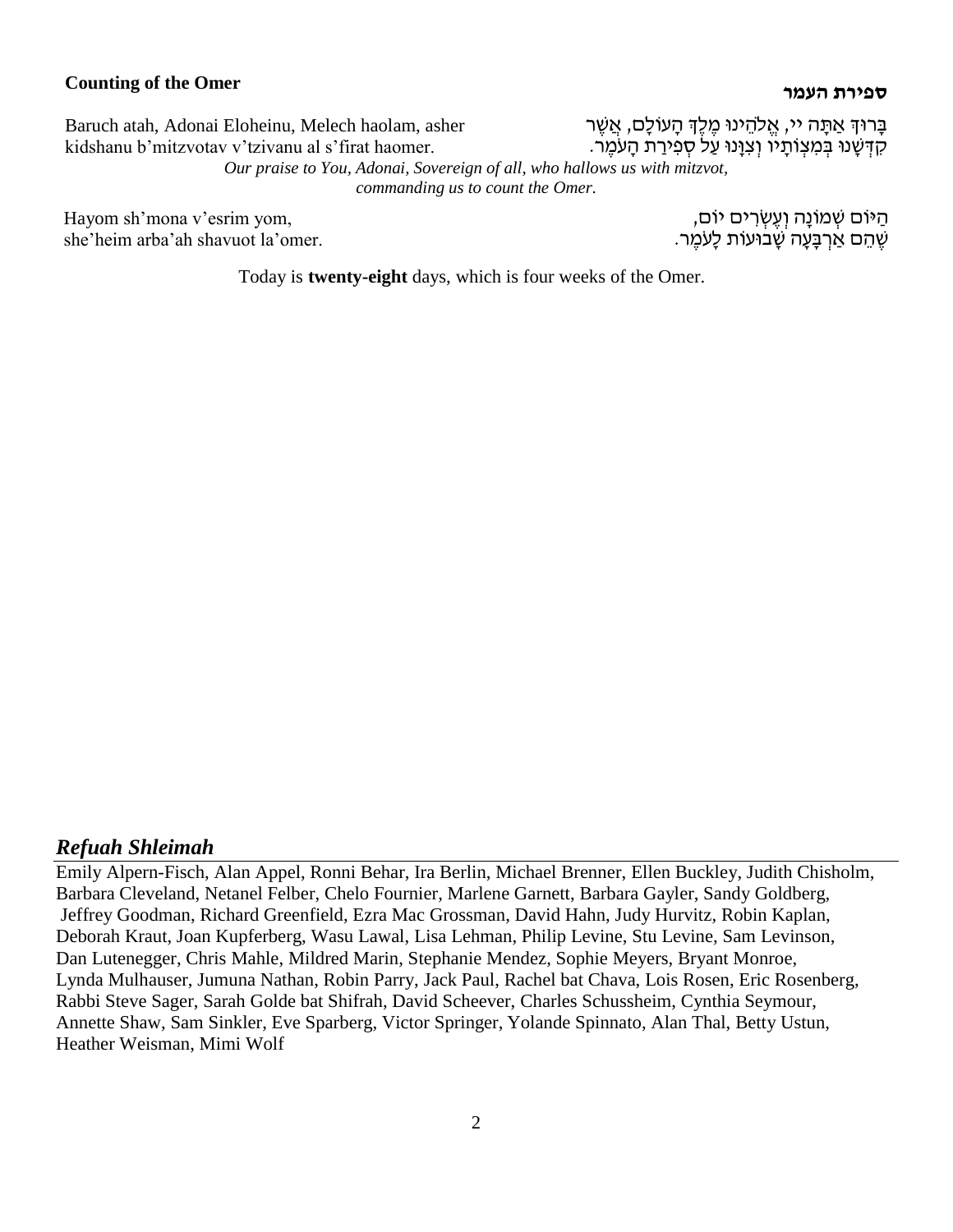# *We Remember a Few of Far Too Many Lives Lost to COVID-19*

Marcelo M. Malta, 79, immigrant, thought American food was terrible, Rio De Janeiro, Brazil Sonny Pham Mai, 33, the baby of the family, loved to cook, Las Vegas, Nevada Leslie (71), John (44), and Enekee (45) Leake-Cherry, "inseparable," Washington, DC

# *We Remember Those Lost to Violence in Washington, DC*

David Boyd, 48, NW DC; James Curtis, 38, SE DC; Rashad Davis, 32, SE DC; Treyvon Green, 33, SE DC; Antonio Jones, 22, no fixed address; Deonte Pittman, 19, SE DC

# *Condolences*

Jon Goodman, cousin of Michael Inlander; Pete Reiniger, husband of Arlene Reiniger

# *Shiva*

Rose Burstin, mother of Helen Burstin; Geneviève Kristensen, mother of Peter Kristensen

# *Shloshim*

Arthur Murray Golden, Carol Bernstein Ellin, Arthur Frank, Ellen Jane London, Harvey Nathan, Gail Sadick, Melvin Safterstein, Marlyn Socolar

# *Yahrzeit*

Violet Anenberg, Ben Appel, Albert Karl Bodem, Doris Brown, Max Coral, Jeanne Dillon, Evelyn Donenfeld, John Ferreira, Sylvia Garrell, David Goldberg, Eleanor Golden, Ruth Gruenberg, Agnes Hamos, Fred Hart, Reuben Heller, Eva Jacob, Arthur Saul Kant, Max Katz, Sylvia Lang, Anna Lit, Jerome Mark, Hyman Mazur, Alvin Meyer, Marty Obrand, Irving Richter, Edward Schultz, Joan Schwarz, Priscilla R. Stern, Maria Maija Swornik, Elbert Evans Ward, Martin Wenick, Myrna G. Wisotsky, Saul Morris Wolf, Rabbi Marjorie Yudkin